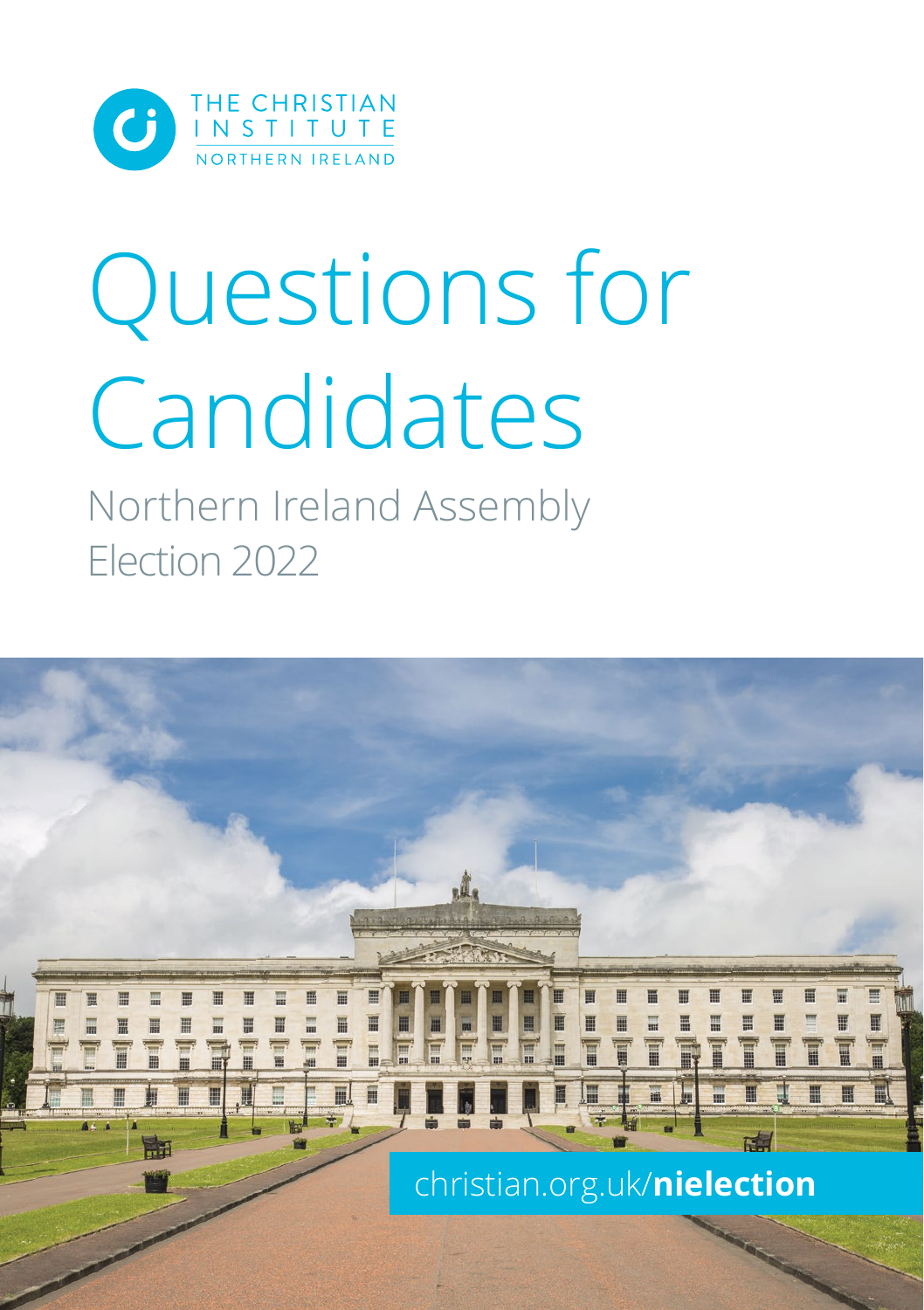# Introduction

An election to the Northern Ireland Assembly has been called for 5 May 2022. As Christian citizens we should think carefully about how to vote. The Christian Institute is a registered charity and cannot endorse any political party or candidate in the election. We cannot tell you who to vote for.

To help you find out the views of the people standing for election in your constituency, we have prepared this Questions for Candidates briefing.

Nations must have laws to restrain evil and to uphold what is good (Romans 13:1-7). But governments are not responsible for everything, and if there is to be democracy they must not be. Many Christians are gravely concerned about legislative proposals which intrude into family life, evangelism and the work of the local church.

Additional copies of this briefing are available on our website **christian.org. uk/nielection** and from our office on request – phone **028 9094 1667**.

It is important to recognise that society is more than the state. Society is made up of families and many institutions and organisations between the state and its citizens. Government by itself cannot solve all our problems – or even come close.

The issues we have highlighted in the enclosed list of questions are those where we believe the Bible is clear. They are issues where biblical principles, and in particular the Ten Commandments, directly apply. We cannot break God's law without consequences – to a degree in this life, and fully in the life to come. Men and women reap what they sow (Galatians 6:7). A nation will never be blessed by breaking God's laws.

### **CHRISTIAN CITIZENSHIP**

The state is a means of God's 'common grace'. The Bible is clear that the governing authorities act on God's behalf to restrain evil. This is for the good of all people, not only Christian believers.

The Christian has dual citizenship, of heaven (Philippians 3:20) and of the earthly nation in which God has placed us. The Christian's duty is to obey the governing authorities in all points, except where they forbid what God commands, or command what God forbids (Acts 5:29).

As well as duties, being a citizen gives us certain liberties. The Apostle Paul was prepared both to use and to not use his liberties as a Roman citizen, depending upon whichever option most benefited the Gospel (Acts 16:22-24, 37-39; 21:39; 22:25-29; 25:10-12).

In the United Kingdom in the 21st century, we live in what is historically a relatively unusual situation – we live in a democracy. Unique responsibilities flow from living in a democracy. One is that we have the right to vote. Surely Christians should exercise this responsibility.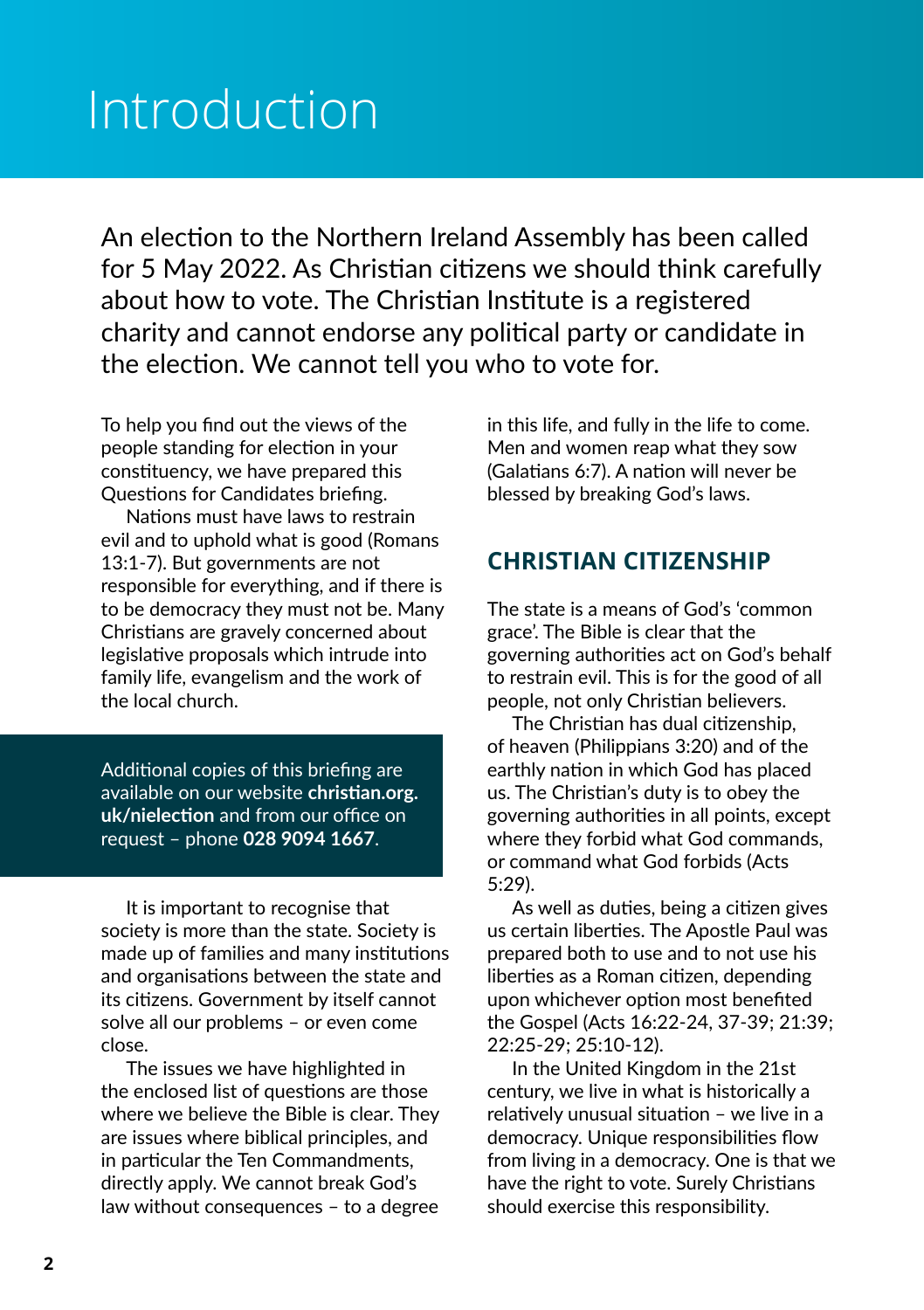Christians should use their vote because it can influence the policies and laws introduced by the next Assembly. Christians want to say that discussions about the economy or the provision of public services must not ignore the massive spiritual and moral problems in our nation.

In the West today we live in a collapsing culture in which God's moral law is openly flouted. Things will not get better unless this is addressed. The only real and lasting solution to the problem of man's sin is uniquely provided in the Lord Jesus Christ. The Gospel makes clear that there can never be 'political salvation'. Nevertheless, it does instruct us to pray that our political leaders would provide freedom for the Gospel, and freedom for Christians to live peaceful and quiet lives in godliness and holiness (I Timothy 2:1-2). We are to pray that the governing authorities will fulfil their God-given mandate and govern according to God's moral law (Romans 13:1-7, I Peter 2:13- 14). The Assembly election provides a vital opportunity for Christians to speak out and play our part.

### **BIBLICAL PRIORITIES**

The Bible provides a clear basis for knowing right from wrong. God's moral law is laid down for all people – not just for Christians.

The Lord Jesus Christ criticised the Pharisees and told them that they had neglected the more important matters of the law (Matthew 23:23) namely justice, mercy and faithfulness. This included setting aside the commands of God by neglecting to support their parents in order to observe a manmade tradition (Mark 7:9-12). For the Lord Jesus Christ, and for us, it is God's commands that tell us what constitutes justice, mercy and faithfulness.

God has been pleased to give us the Ten Commandments as a summary of his moral law.

When it comes to votes in the Assembly there are cases where MLAs are voting for or against what is taught in Scripture. For example, a vote for abortion was a vote to break the sixth commandment (Exodus 20:13). Similarly, it was a direct contravention of the seventh commandment (Exodus 20:14) to vote for homosexual marriage. These are not matters of political opinion, but straightforward issues of right or wrong.

Debates about student tuition fees, healthcare reform, or transport policy can all involve a moral component. But from a biblical perspective these issues can never be as important as a debate on whether euthanasia should be legalised. We need to weigh up what is most important.

### **SPEAKING TO CANDIDATES**

Candidates or their representatives may knock on your door, phone you, or stop you in the street to ask how you intend to vote. This presents an ideal opportunity to raise concerns and to find out where the candidates stand on biblical issues. The candidate's opinions on certain moral issues can be quite different from the position of their party.

More than at any other time the candidates will be open to listening to your views. Should they be elected, they will be representing you at Stormont.

Think through one or two issues and have questions ready in case canvassers contact you. Limit yourself to the one or two issues with which you are most concerned. Be prepared to give a reason for your view. This briefing will help you get to grips with the issues you are interested in.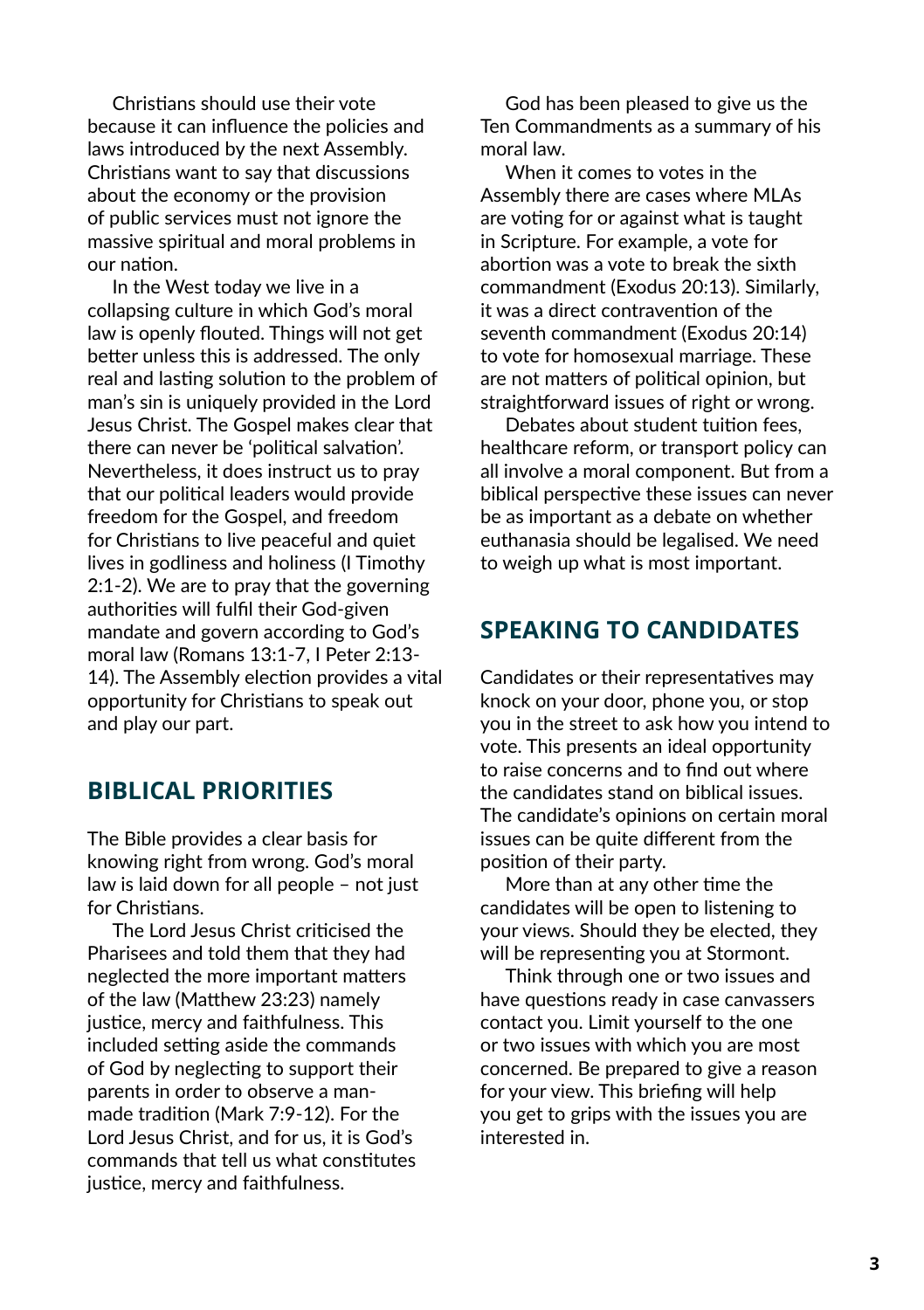# **Questions**

# **1. HATE CRIME**





Should it be a hate crime to disagree with same-sex marriage or say it is impossible to change sex?

Hate crime laws have been used against Christians, both in the UK and around the world. Many of those who oppose biblical truth claim that disagreement is hatred. Parents have been accused of hatred for objecting to their children being taught LGBT ideology in schools.

The Department of Justice is currently reviewing hate crime legislation in Northern Ireland. It has recently completed a public consultation on 'stirring up hatred' offences. Such offences could profoundly restrict free speech and religious liberty as the culture becomes less sympathetic to biblical values. They could easily impact our freedom to proclaim Jesus Christ as the only way of salvation, or call people to repent of sin.

The existing law has a 'dwelling defence' which ensures that conversations in the home are protected from the reach of the offence. It is a crucial protection for family life. The consultation paper asked whether this should be replaced. Another key issue concerned the 'indicators of hate' that could be used in guidance. The suggested language was very vague and subjective.

The consultation document follows the hate crime review conducted by Judge Desmond Marrinan. His report recommended scrapping the existing protection for those who disagree with same-sex marriage. It also recommended not including the freedom of expression clauses present in the Public Order Act 1986 for religion and sexual orientation.

# **2. CONVERSION THERAPY**





Would you protect parenting, prayer, preaching, and pastoral advice from a 'conversion therapy' ban?

Last year a majority of MLAs backed a non-binding motion calling for a ban on conversion therapy in Northern Ireland. Legislation will be prepared following the Assembly election and MLAs will vote on this.

Activists and the media have created a sense of crisis around conversion therapy. It is claimed that there are people trying to coerce homosexuals to become heterosexuals. Examples of abusive practices by quack medical practitioners and charlatan preachers have been cited, but these are largely illegal already. Activists are calling for prayer, preaching, pastoral conversations and even parental decision-making to be included in the ban.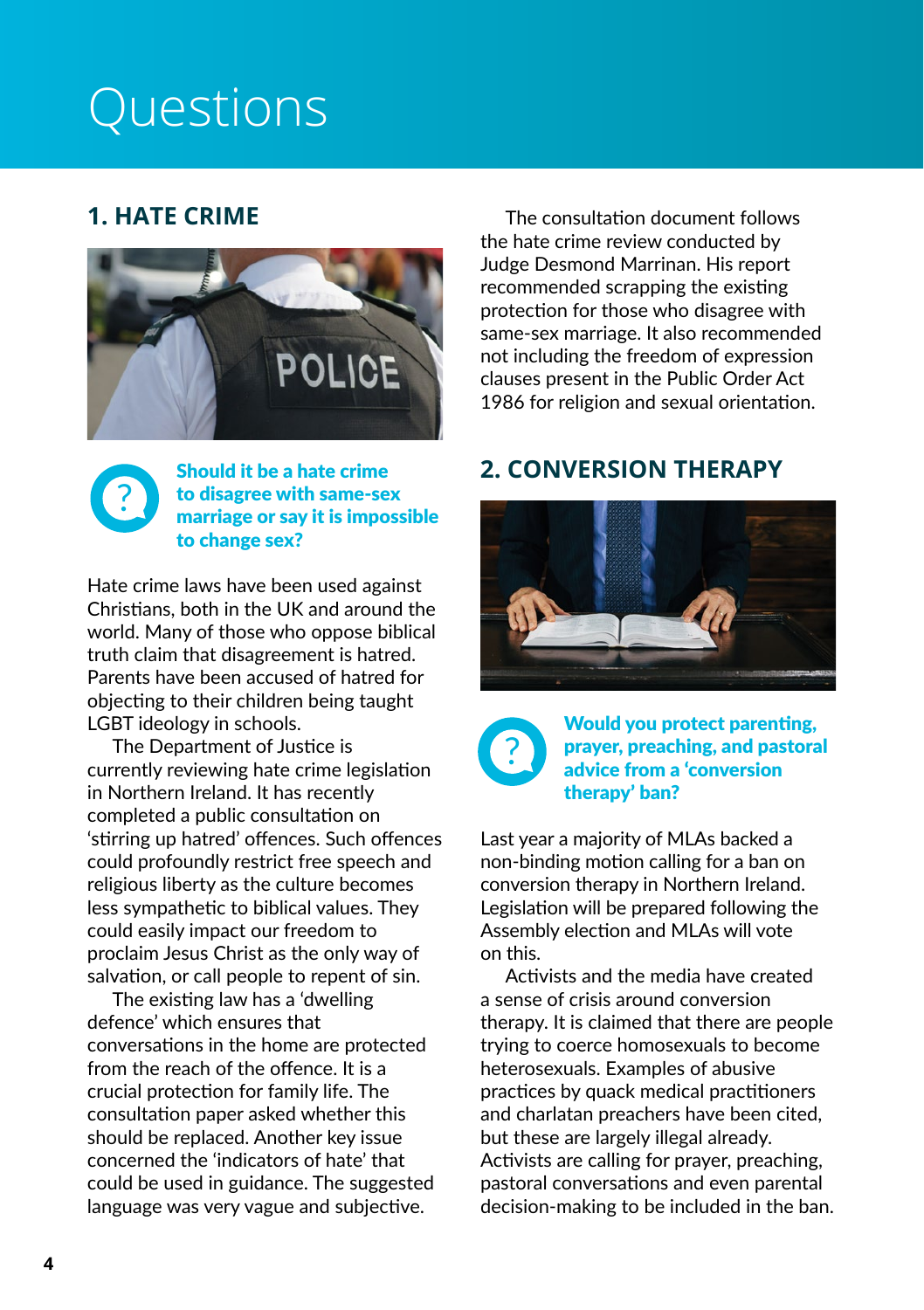Some politicians are buying into this and muddling the ordinary work of churches with dangerous pseudo-medical practices.

 The Australian state of Victoria has recently introduced a conversion therapy ban that criminalises prayer and pastoral advice which upholds the Bible's teaching on sexual ethics. The Equal Opportunity and Human Rights Commission in Victoria has begun 're-educating' church ministers on how to comply with the new law. It says that parents not agreeing to puberty blockers for their kids and churches withdrawing membership from congregants who reject the Christian sexual ethic are unlawful forms of 'conversion therapy'.<sup>1</sup>

A founder of the Ban Conversion Therapy campaign in the UK has said that "'Spiritual guidance' is really just religious speak for conversion therapy" and "the pernicious power of prayer must be dealt with".2 But a ban on spiritual guidance and prayer would be tyrannical. Police and the courts would have to decide which kinds of prayer are criminal and which are not.

Activists also want a ban to cover trans issues and some current Northern Ireland Executive Ministers support this.<sup>3</sup> It could mean a parent who urges their child not to seek damaging puberty blockers would be breaking the law.



# **3. ASSISTED SUICIDE**



#### Will you oppose attempts to legalise assisted suicide? ?

Right now, attempts are being made to legalise assisted suicide in the rest of the UK. In the Republic of Ireland, proposals to allow euthanasia and assisted suicide are being redrafted. These could all impact Northern Ireland. It is also likely that some MLAs will press for this issue to be debated in the next Assembly mandate.

Assisted suicide denies the value of human life as created in the image of God. It pressures vulnerable people into ending their lives prematurely for fear of becoming a burden. The choice to die very quickly becomes a duty to die. This is the opposite of compassion. True compassion for those who are terminally ill means valuing their lives and supporting palliative care for all who need it.

Once the law says that assisted suicide or euthanasia are valid choices for some, where does it stop? Evidence from other countries shows that when a society starts down this path the safeguards are short-lived. In the Netherlands, the key criterion of 'unbearable suffering' is now interpreted much more broadly. There has been a marked increase in the number of euthanasia cases for patients with dementia and with psychiatric disorders.4 Hundreds of euthanasia cases now involve elderly people who are not terminally ill but simply have conditions associated with normal old age.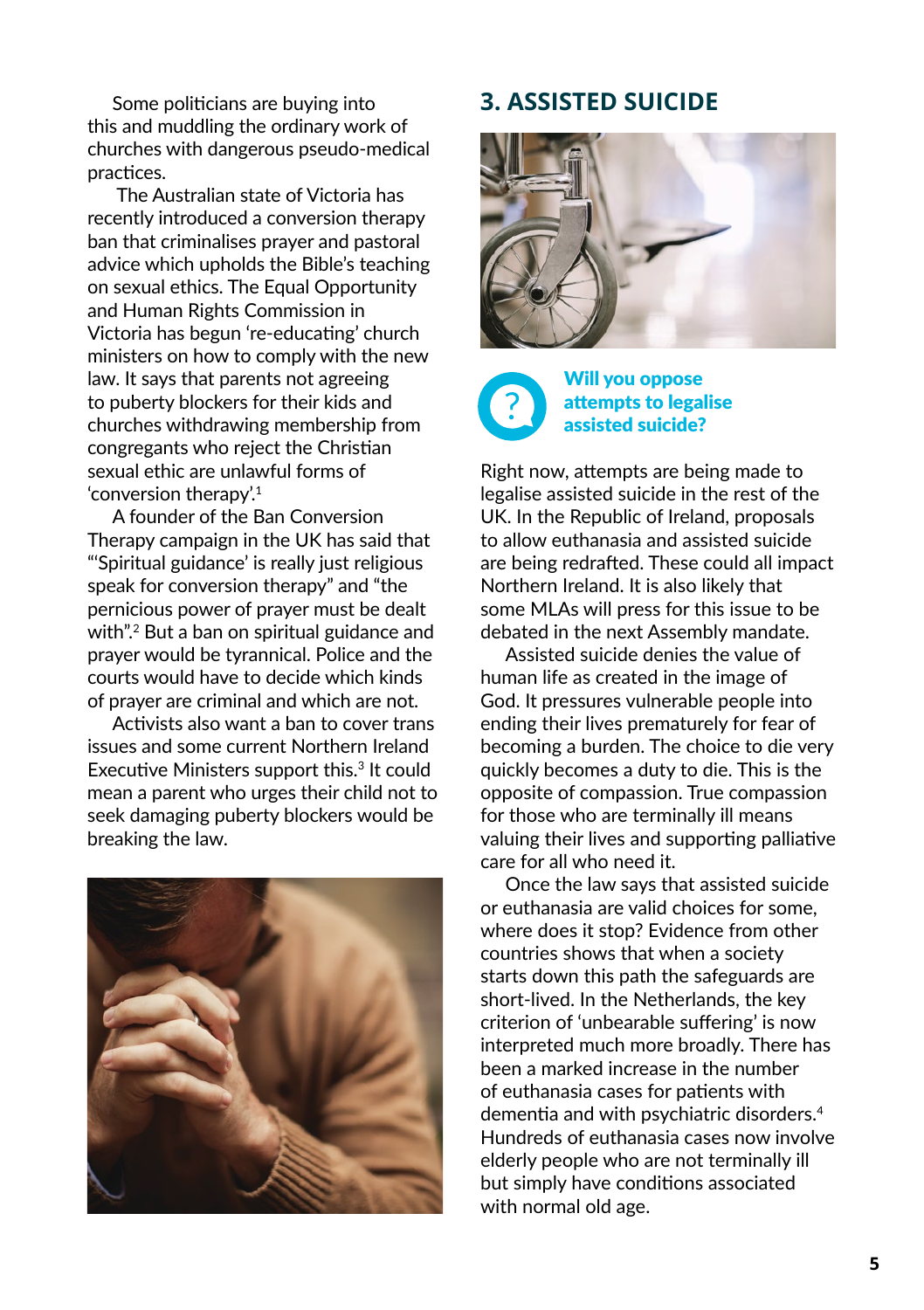In Belgium the law on euthanasia introduced in 2002 was confined to adults. In 2014 it was extended to allow euthanasia for children with no lower age limit. It is now applied to people with the first symptoms of chronic diseases like Alzheimer's, patients suffering from depression, and older people with a combination of complaints.5

Canada only legalised euthanasia in 2016, but it has already scrapped the requirement for a person to be terminally ill and will extend it to those with mental illness from next year.<sup>6</sup>

# **4. GENDER IDEOLOGY**





#### Will you resist moves to allow biological men to use women's toilets and changing rooms?

The 2004 Gender Recognition Act allows an adult to change legal sex providing they have lived for at least two years as if they were a member of the opposite sex and they have a diagnosis of gender dysphoria agreed by two doctors. Under this law, a man who has fathered children can be issued with a birth certificate stating that he was born female. That is bad enough, but activists are calling for the law to be further liberalised to allow 'self-declaration' of gender and to scrap the legal requirements of medical consent.

Gender ideology claims that a person's subjective internal feelings of gender are who they really are and that this internal sense of identity overrides the physical

biology of a person's body. The truth is that your body is not separate from the real you. The Bible teaches that a person is a coherent whole, body and soul together. God has deliberately created men and women different from one another, but both are in His image.

It is not possible to change sex. Hormone treatment and reassignment surgery may make a person look more like a member of the opposite sex, but it cannot turn a man into a woman or vice versa. Surgery is not even required for a person to change their legal sex under the Gender Recognition Act.

The impact of gender ideology on children and young people is increasing. The number of teenagers claiming to be transgender has risen dramatically in recent years. Every year, many are being put on courses of puberty-blocking drugs. Many women are concerned about the dangers of men being granted access to female toilets and changing rooms.

There is a real likelihood of activists pressing for a new 'choose your own sex' law at Stormont. That means the MLAs elected in May will have the responsibility of voting on this absolutely fundamental issue.

## **5. ABORTION**





Until 2019, Northern Ireland had some of the strongest protections for the unborn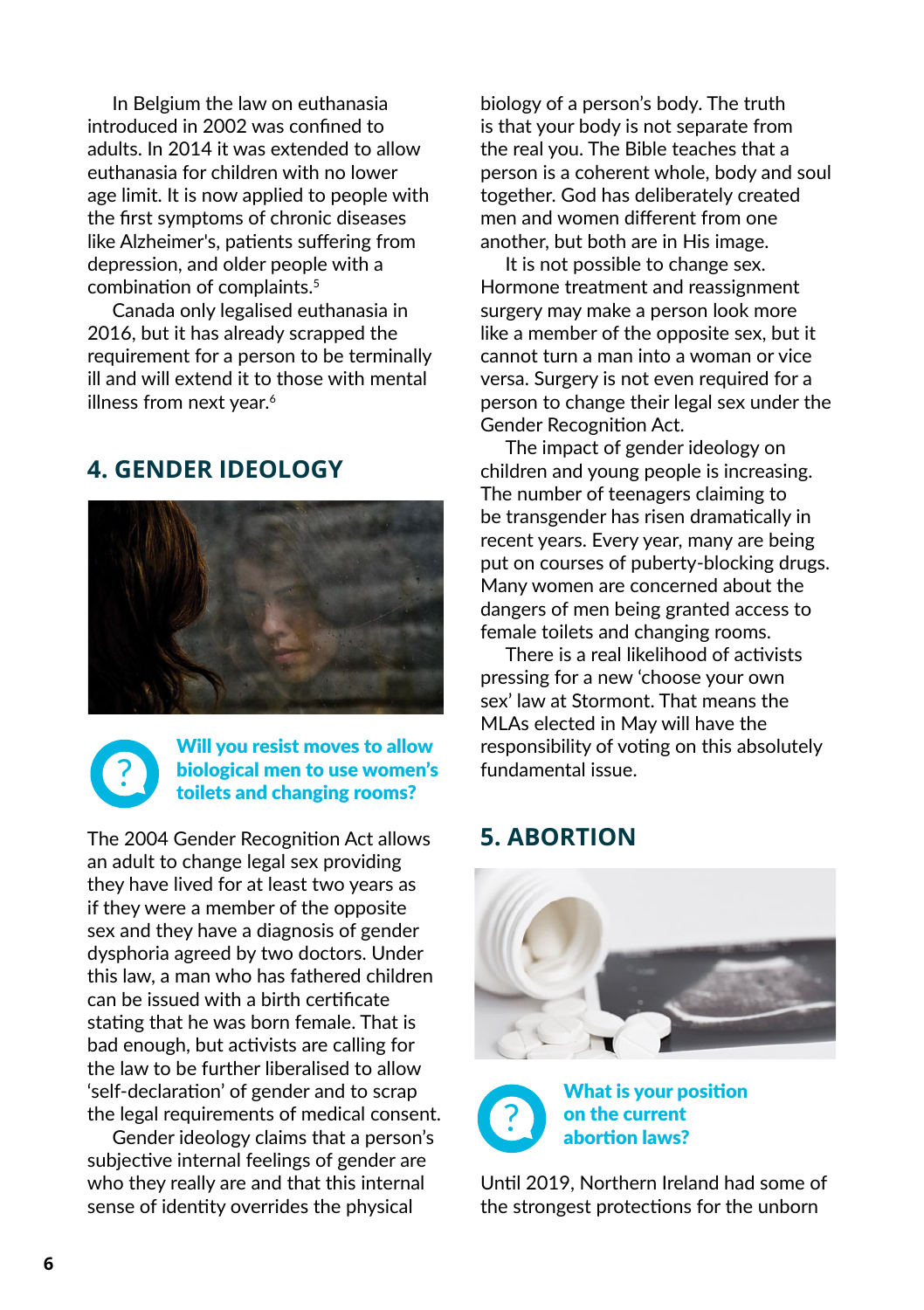in Europe. Sadly, Westminster imposed the UK's most liberal abortion regime on the Province – despite the Assembly voting to express its opposition.

In the rest of the UK, abortion was legalised in 1967. Since then over 9 million babies have been aborted on the mainland. Over 200,000 abortions are now carried out annually in Great Britain.

Northern Ireland's new law goes beyond even those in England, Scotland and Wales, with abortions allowed up to 12 weeks without giving any reason. As with the rest of the UK, abortion is legal for most reasons up to 24 weeks and up to birth on the grounds of disability. This could include Down's syndrome, and even cleft palate.

A Bill to outlaw abortion on the basis of disability was rejected by the Assembly last year. MLAs went on to pass a Bill imposing 'buffer zones' around abortion clinics. Fines of up to £500 will stop people from handing out pro-life literature or speaking to anyone about abortion.

A campaign is underway to allow 'DIY' home abortions in Northern Ireland. In the rest of the UK, safeguards on unsupervised abortion were removed at the beginning of the coronavirus pandemic in March 2020 as an 'emergency' measure. Being able to take both abortion pills at home has now been made permanent in England and Wales.

The Bible teaches us that every human life is created in the image of God – whether a baby is able-bodied or disabled. Christians must obey the Lord Jesus Christ's command to love our neighbour (Matthew 22:39), both before and after they are born.

# **6. SMACKING**



#### Should parents be criminalised for occasionally giving their children a mild smack? ?

In February, MLAs from four different political parties tabled amendments to the Justice (Sexual Offences and Trafficking) Bill to remove the defence of 'reasonable chastisement'. This would have criminalised loving parents who occasionally smack their children. The amendments were rejected by the Speaker's office as falling outside the scope of a bill dealing with sexual abuse and human trafficking. However, a number of current MLAs clearly want to make it illegal for parents to smack their own children. A Bill on this issue could be introduced after the election.

A smacking ban will not help protect children, but it will criminalise ordinary mothers and fathers. There are lots of ways to teach a child right from wrong, and every child is different. But parents who occasionally use a mild smack should not be treated as if they are child abusers.

It is grossly misleading to describe a loving smack as violent. The law already protects children from violence. Criminalising smacking could overwhelm police and social workers with trivial reports so that real cases of child abuse are missed.

# christian.org.uk/**nielection**